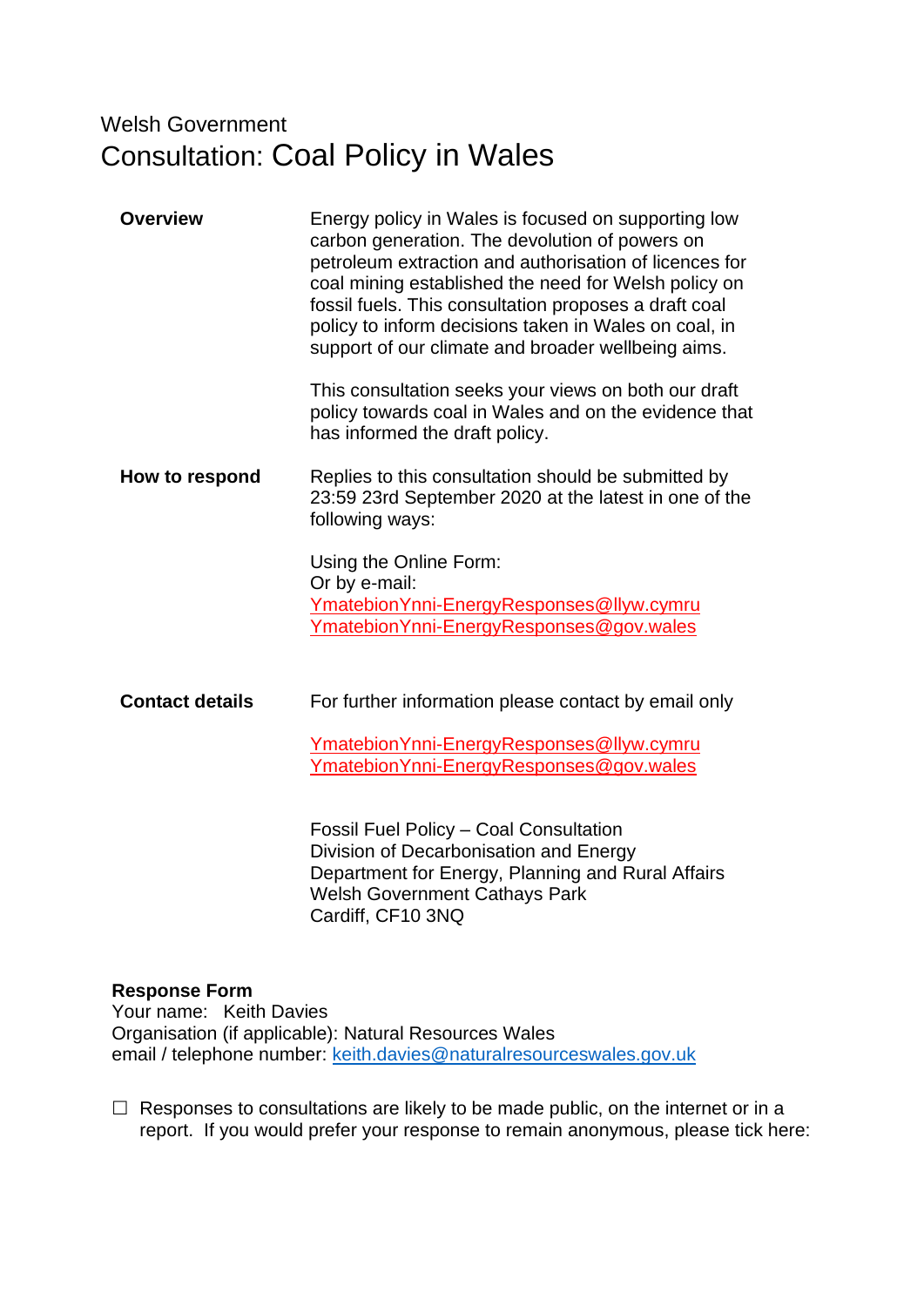# **Question 1**

**What additional factual reports should be taken into account as part of the evidence base for Wales' policy on coal?** Please cite references and links to any evidence proposed for inclusion.

We welcome the reference to the Paris Agreement, the Low Carbon Delivery Plan, the declaration of a Climate Emergency, Planning Policy Wales 10 and Welsh Greenhouse Gas reduction targets, and do not have further specific evidence reports on coal production and usage to recommend for consideration.

Notwithstanding the above, our response to question 3 below highlights a report which, whilst not specific to coal, is relevant for the policy approach on coal proposed in this consultation document.

Additionally, as is recognised in the consultation document and supporting report, there continues to be a high demand for coal from certain industries. For example, coal still comprises 70% of fuel used in cement production at Aberthaw. Currently carbon pricing is the main driver for fuel substitution in cement production<sup>1</sup>. To complement any new policy for coal extraction, further attention is required to reduce the carbon footprint from energy use within (current) coal dependent industries as we respond to the Climate Change emergency. This could be explored as part of a wider Green Recovery from the impacts of the Covid-19 pandemic.

# **Question 2**

**What other levers or actions could be taken to accelerate the low carbon transition whilst improving prosperity?** Please cite references and links to any evidence proposed for inclusion.

Welsh Government have identified several levers for reducing the extraction of coal in Wales. Policy coherence for the objective on how we deliver decarbonisation and the priority which should be attached to it in decision-making will be crucial for implementing and accelerating low carbon transition whilst improving prosperity.

Given that the Clean Air Plan has identified the need for potential restrictions on domestic wood burning, NRW considers that there is also a case for considering the domestic use of coal and need for replacement of coal heating as part of this measure.

1

[https://assets.publishing.service.gov.uk/government/uploads/system/uploads/attachment\\_data/file/65](https://assets.publishing.service.gov.uk/government/uploads/system/uploads/attachment_data/file/651222/cement-decarbonisation-action-plan.pdf) [1222/cement-decarbonisation-action-plan.pdf](https://assets.publishing.service.gov.uk/government/uploads/system/uploads/attachment_data/file/651222/cement-decarbonisation-action-plan.pdf)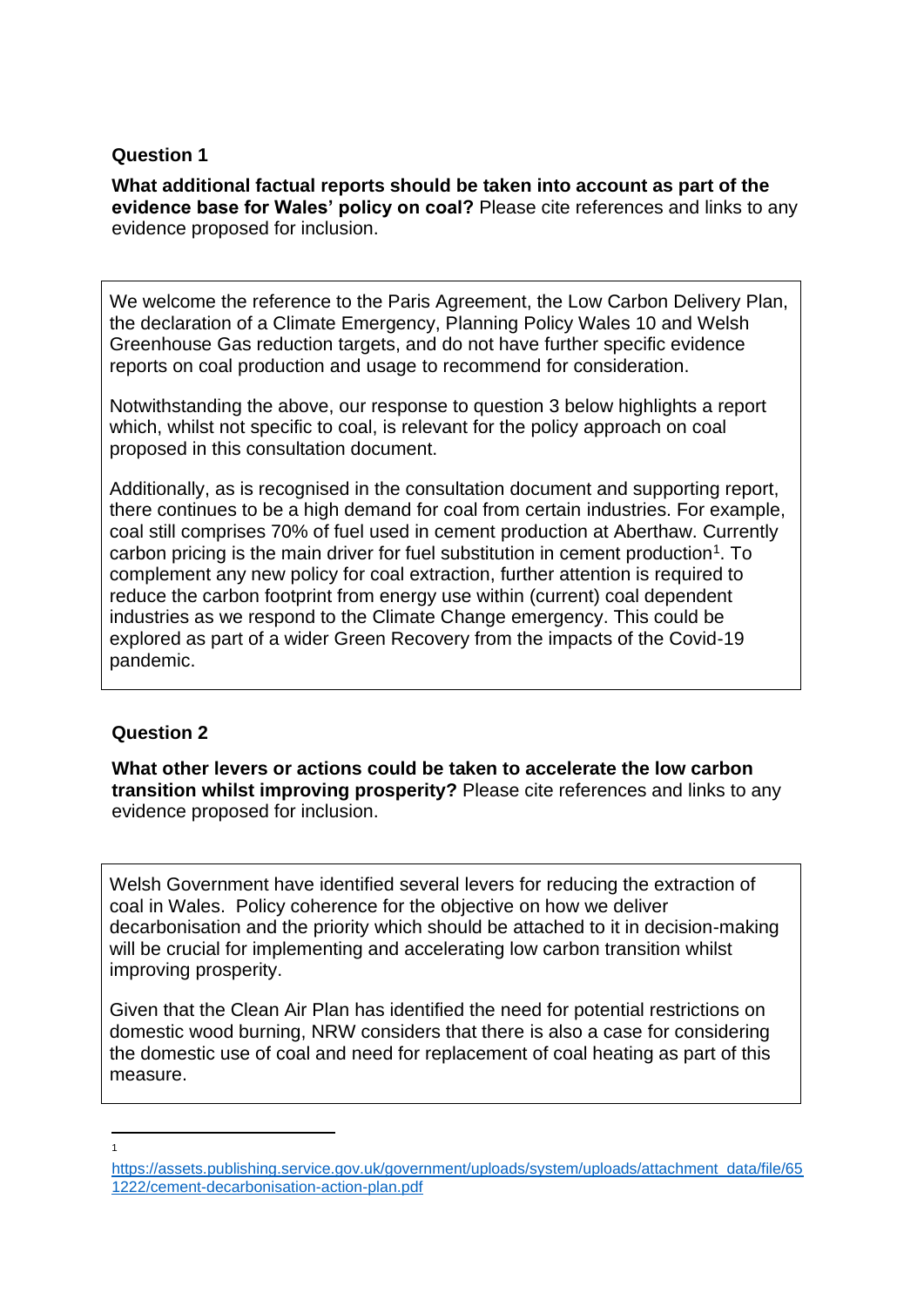Furthermore, as indicated in our response to Question 1 above, wider consideration on reducing commercial demand for coal would be useful as part of the Covid-19 Green Recovery as indicated in our response to Question 1.

## **Question 3**

**Do you agree with the Welsh Ministers' approach to indigenous vs imported coal?** What evidence exists that coal displaced by domestically produced coal is not consumed elsewhere, therefore increasing global emissions?

NRW considers that the policy to reduce domestic coal production should be complemented by measures that support domestic demand reduction within both the industrial and domestic sectors through support for identifying and introducing alternative fuels or feedstocks.

A report for the Department of Energy and Climate Change entitled 'Potential Greenhouse Gas Emissions Associated with Shale Gas Extraction and Use', concluded that '*if a country brings any additional fossil fuel reserve into production, then in the absence of strong climate policies, we believe it is likely that this production would increase cumulative emissions in the long run. This increase would work against global efforts on climate change. This potential issue is not specific to shale gas and would apply to the exploitation of any new fossil fuel reserve*' 2 .

In referring to the need for 'strong climate policies' to counteract the emissions from shale gas, the report recognises Carbon Capture and Storage (CCS), negative emission technologies or international agreements that leave existing fossil fuel reserves in the ground as providing the key approaches to avoid additional cumulative emissions. Currently none of these options are viable for addressing new fossil fuel production whether from shale gas or coal.

Furthermore, we query whether importing coal can be considered as globally responsible. The Wellbeing of Future Generations Act defines "A Globally Responsible Wales" as "*A nation which, when doing anything to improve the economic, social, environmental and cultural well-being of Wales, takes account of whether doing such a thing may make a positive contribution to global well-being*." NRW believes that to be globally responsible we should consider not only climate change but also wider environmental considerations.

Whilst supporting the presumption against extracting further coal in Wales, unless demand is reduced, coal will continue to be imported. Welsh Government will have no control on how such imported coal is extracted, and how environmental impacts are managed. Such sources of coal may even have a greater carbon footprint than domestically sourced coal.

 $\overline{2}$ 

[https://assets.publishing.service.gov.uk/government/uploads/system/uploads/attachment\\_data/file/23](https://assets.publishing.service.gov.uk/government/uploads/system/uploads/attachment_data/file/237330/MacKay_Stone_shale_study_report_09092013.pdf) [7330/MacKay\\_Stone\\_shale\\_study\\_report\\_09092013.pdf](https://assets.publishing.service.gov.uk/government/uploads/system/uploads/attachment_data/file/237330/MacKay_Stone_shale_study_report_09092013.pdf)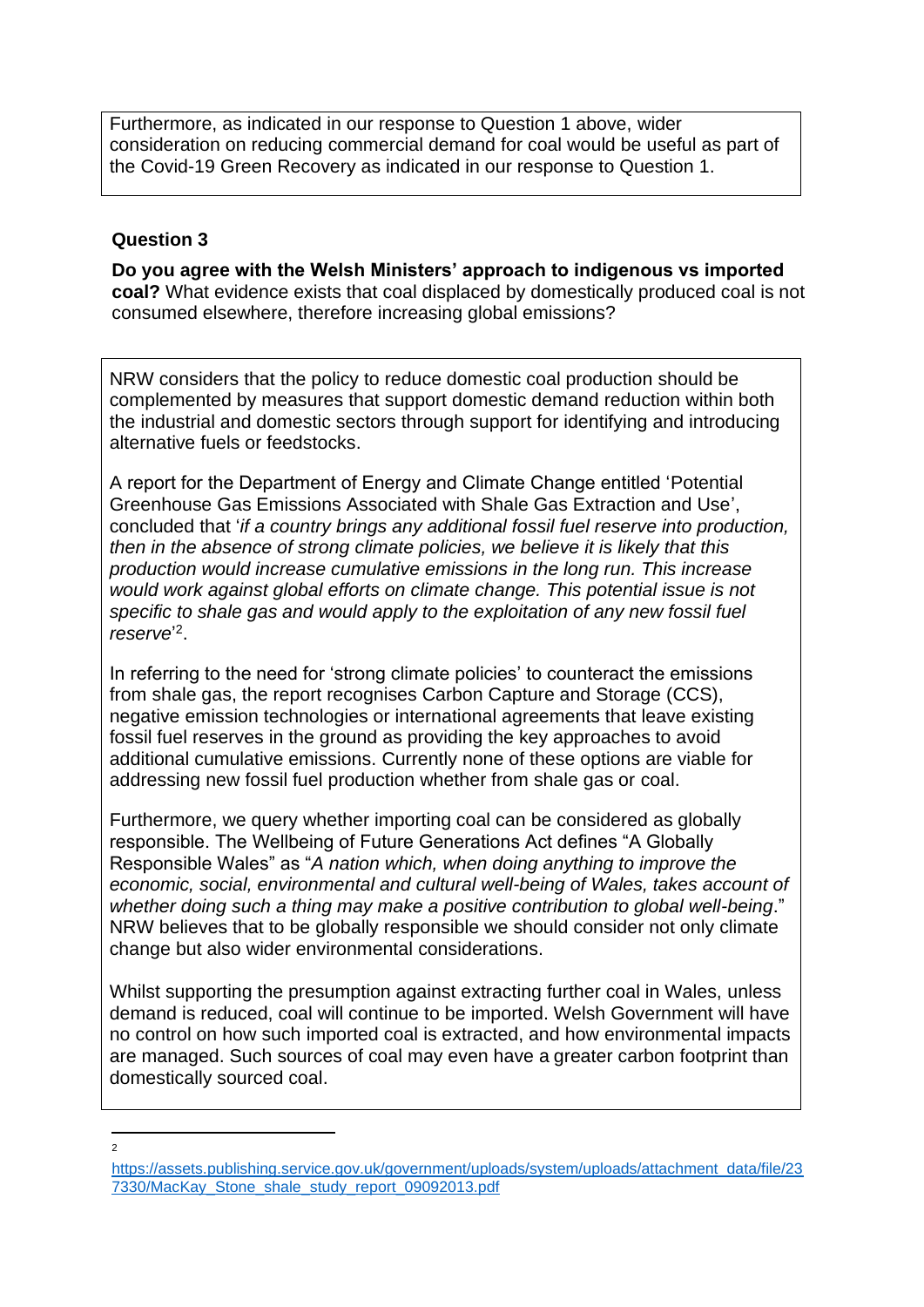Therefore, on current evidence, NRW support the Welsh Minister's approach.

To be truly globally responsible it would be better to reduce our current dependence on coal, and a managed transition is required for the key industries that currently rely on coal as fuel sources to complement the effective implementation of the policy approach set out in this consultation document. As is indicated in our response to Question 1 above, a Green Recovery response to the Covid-19 pandemic provides an opportunity to explore this further.

# **Question 4**

**Is the draft policy appropriate, considering our commitment to support communities and businesses through the transition away from coal?** Please cite references and links to any evidence proposed to support your response.

NRW are supportive of the general approach presented in the consultation document. Coal emits significantly more greenhouse gasses per unit of energy than any other fossil fuel and is also a significant source of particulates and other pollutants that impact on human health, wellbeing and the environment. Therefore, there is a strong case for the proposed approach.

The closure of Aberthaw power station will bring coal use for energy generation in Wales to an end. The policy approach in this consultation document represents a logical step in the low carbon transition that should aim to first end production of fossil fuels in Wales and subsequently move towards ending their use wherever possible as we respond to the climate emergency.

The IPCC's Global Warming of 1.5C report<sup>3</sup> provides further evidence of the impacts of climate change and the urgency for rapid decarbonisation. This report reinforces the validity of Welsh Government's declaration of a Climate Emergency and the need for this policy. Nevertheless, it is important that any impacts of the policy on remaining coal mining communities are mitigated. The Climate Justice Advisory Group, as described in Prosperity for All: A Low Carbon Wales, could help advise on a Just Transition in support of the future economic, social, cultural and environmental wellbeing of communities affected. <sup>4</sup>.

# **Question 5**

We would like to know your views on the effects that the Coal Policy would have on the Welsh language, specifically on opportunities for people to use Welsh and on treating the Welsh language no less favourably than English.

<sup>3</sup> <https://www.ipcc.ch/sr15/>

<sup>4</sup> [https://gov.wales/sites/default/files/publications/2019-06/low-carbon-delivery-plan\\_1.pdf](https://gov.wales/sites/default/files/publications/2019-06/low-carbon-delivery-plan_1.pdf)